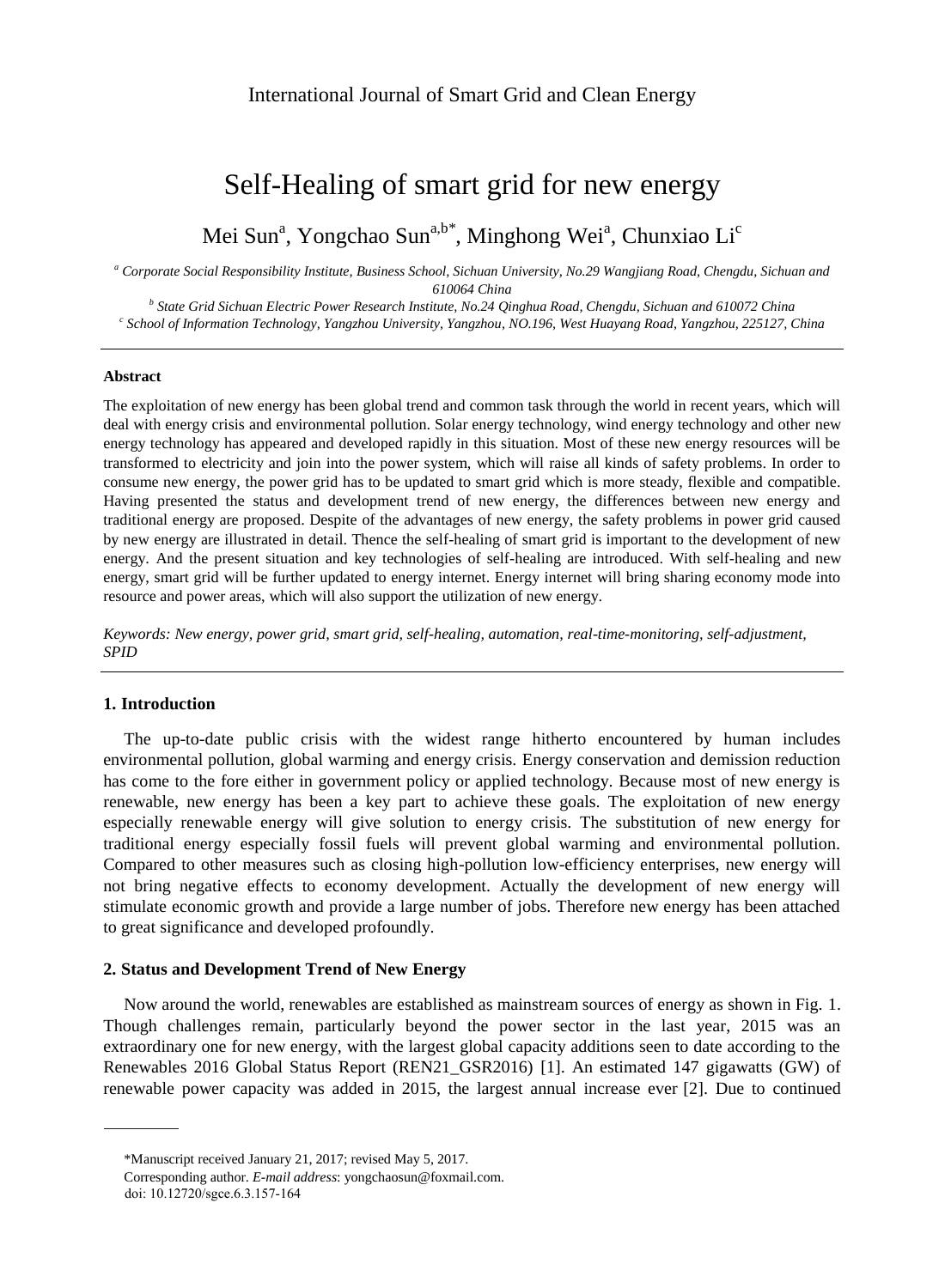advances in renewable energy technologies and increased use of smart grid technologies, the power sector experienced its largest annual increase in capacity ever with significant growth in all regions. Wind and solar PV had record additions for the second consecutive year, accounting for about 77% of new installations, and hydropower represented most of the remainder as shown in Fig. 2. Electricity is the world's fastest-growing form of end-use energy consumption, as it has been for many decades. Thus the utilization of new energy for electricity is an indispensable part of new energy technology.



Fig. 1. Estimated renewable energy share of global final energy consumption, 2014.



Fig. 2. Growth rates of renewable energy power capacity.

According to the International Energy Outlook 2016 (IEO2016) Reference case [3], which projects significant growth in worldwide energy demand over the 18-year period from 2012 to 2030, much of the world increase in energy demand occurs among the developing non-OECD nations (outside the Organization for Economic Cooperation and Development), as shown in Fig. 3. Renewables are the world's fastest-growing energy source over the projection period with consumption increasing by 2.8% per year between 2012 and 2030 as shown in Fig. 4. Nuclear power is the world's second fastest-growing energy source with consumption increasing by 3.0% per year over that period. Therefore new energy is the world's fastest-growing energy source over the projection period.

#### **3. Advantages and Disadvantages of New Energy**

All kinds of new energy have the same advantage of less pollution and large reservation. Most of new energy is renewable except nuclear energy. But they also have some disadvantages in common as shown in the following listing: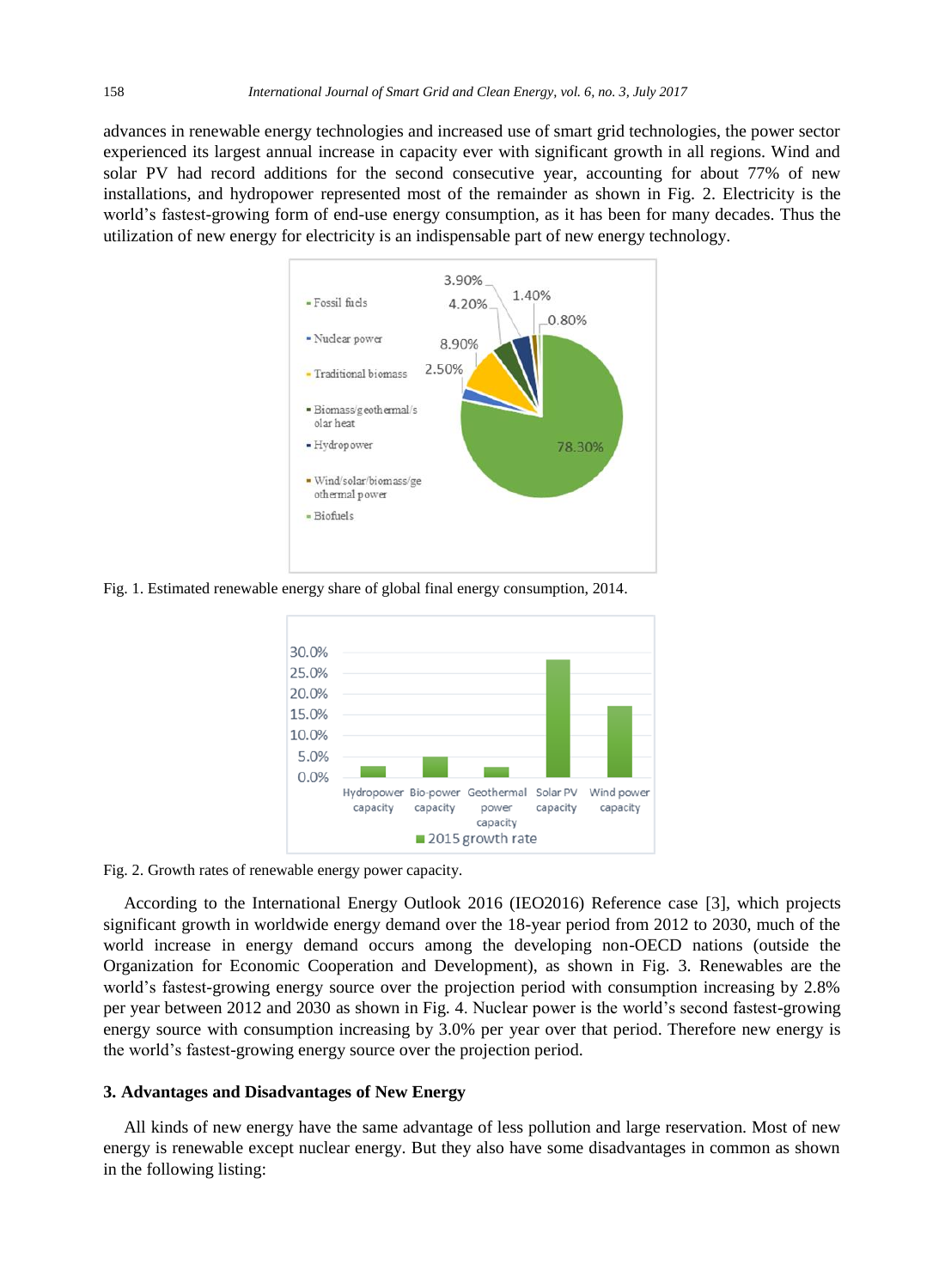- Low energy density. Thus it takes large space to exploit and utilize new energy.
- Wide distribution. It is conducive to distributed small-scale use.
- Intermittent supply. The great volatility of new energy makes it difficult to achieve long-term steady energy supply without large energy storage.
- High cost. The cost of new energy is mostly higher than fossil energy.



Fig. 3. World energy consumption, 2011–2030 (quadrillion Btu).



Fig. 4. World total energy consumption by energy source, 2011–2030 (quadrillion Btu).

The disadvantages of new energy are main obstacles in new energy exploitation, which will be encountered by ongoing energy efficiency improvements and significant progress in supportive hardware and software, as well as progress in energy storage development and commercialization. However in the present, the integration of new energy brings lots of safety problems into existing energy system, especially in the power grid area.

As we all know, electricity is the important and extensive secondary energy, whose application has penetrated into everywhere of daily life. Electricity can be transferred in light speed but cannot be reserved in large scale, so that generation, transformation, distribution and consumption of electricity should be carried on and balanced at the same time all the way. Once the balance is broken down in large scope, catastrophic nationwide power failure can occur in very short time such as the "8.14" America and Canada Blackout that brought about the chain disaster in energy, transportation, communication, finance and so on, jeopardizing the safety of society.

Based on the characteristics of power grid, there are two kinds of use in correspondence to the features of new energy. One is large-scale exploitation and long distance transmission, which can deal with low energy density and huge utilization space. The other is distributed integration and local consumption, which meets the feature of wide distribution. However there are still many problems to be solved such as low capacity of peak regulation and new energy power prediction. The most serious influence is current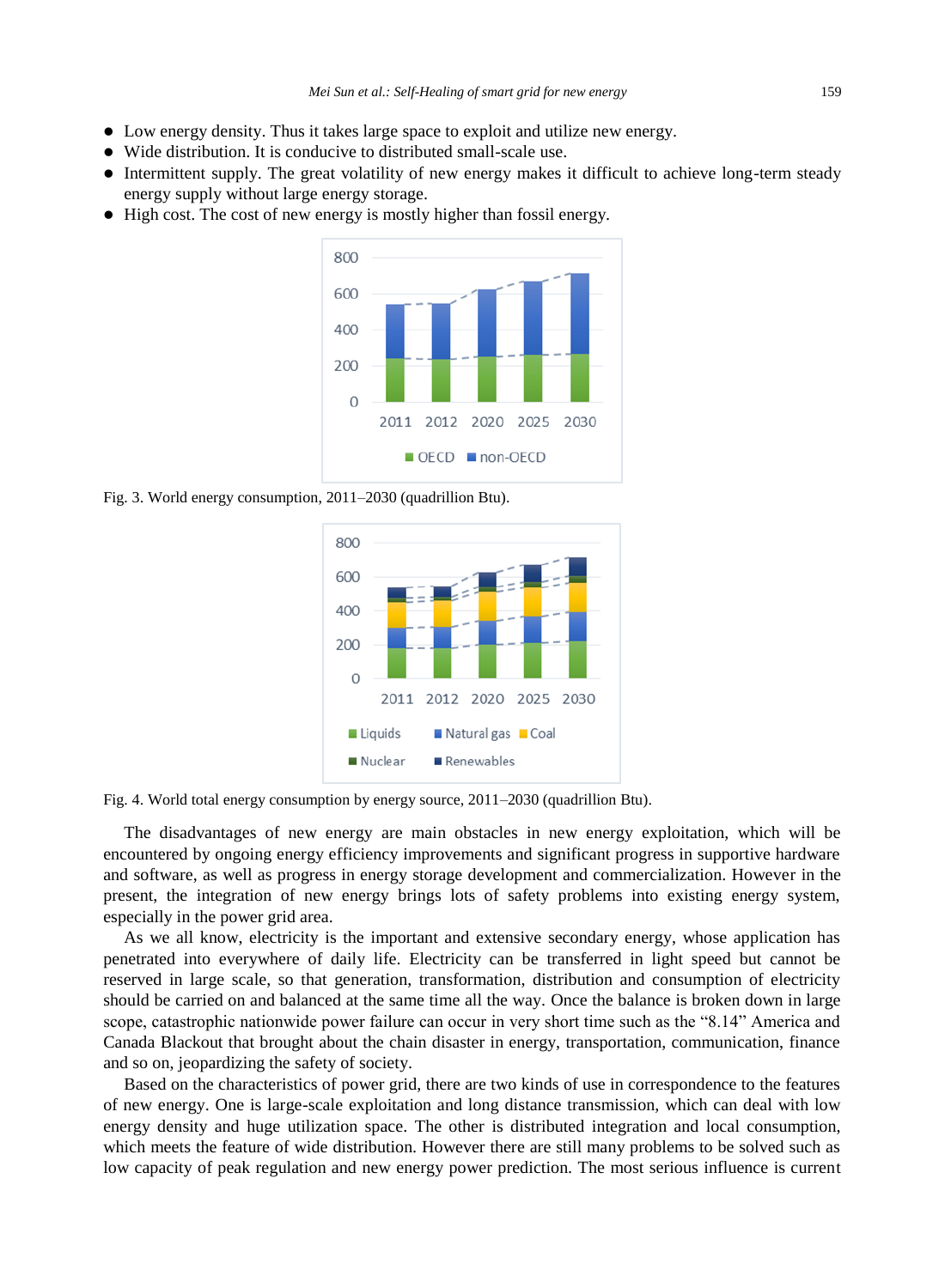relay protection is not suit for the integration of new energy. The volatile output of new energy makes the relay protection settings more instable. The distributed access of new energy makes the power network structure more complex. To improve the safety of power grid with new energy, the protection must be updated with communication, information and computer technologies, which is what self-healing of smart grid intends to achieve.

#### **4. Status and Key Technologies of Self-Healing**

Up to now, there has not been a unified definition about smart grid all over the world. And the key technologies have been realized in different structures around the world. In May 2009, State Grid Corporation of China raised the plan to achieve Smart Grid to optimize energy configuration and raise the operation efficiency of power system. This is a milestone in the development of Chinese State Grid, leading the upgrade of techniques and devises in the industries related to energy and constructing an energy supplying system.

In China, smart grid is supposed to be highly integrated modern grid with information, automation and interaction features on the platform of communication and information techniques as support, based on UHV (Ultra-High voltage) power grid as the backbone grid coordinating with all levels of power networks. According to this understanding, Smart Grid generally has five key features as followed [4]:

• Self-healing

Self-assess the operation status of the grid on-line continuously, adopt precautious means of control, detect, rapidly diagnose and eliminate hidden faults timely. Insulate accident and self-heal without or with little human intervention quickly once accidents happen to avoid blackouts.

• Interaction

Coordinate grid operation with electricity market closely to support all kinds of electricity transaction configuring energy resources better thereby. On the other hand, motivate consumers to participate in security management of power system by wide-spread market transaction in order to assure safety of power system.

• Optimization

Realize the whole optimization of power system in full life cycle, arrange power facility reasonably to improve the whole efficiency of power system.

• Compatibility

Adapt to both centralized power generation and distributed power generation, realize the interaction with the load side, aggrandize the optional energy resource range of grid by supporting introduction of renewable energy like wind power.

• Integration

Realize the integration of production management, dispatching automation, enterprise management and electricity market management by optimizing process and integrating information to achieve a comprehensive decision-making assistance system.

Among all the features of Smart Grid, self-healing is the most important and most foundational feature. According to the statistics concerning power failures in USA from 1984 to 1997 provided by the North American Electric Reliability Corporation, power failures influencing 10,000 to 100,000 consumers happens 5 to 10 times every year, those influencing 100,000 to 1,000,000 users occurs 1 to 5 times every year, those concerning 1,000,000 to 10,000,000 customers comes into being 0.1 to 1 times every year, 40% of what are mentioned above resulted from the cascade of events [5]. The evolution of the cascades occurs because of manual processing. Most of the evolution from incident to disaster is determined by improper handles. Obviously, the integration of new energy will increase the resources of electricity and dispose energy efficiently. But the integration of new energy in power system increases the potential hazard of large-scale blackout. To minimize the potential hazard, manual processing should be cut down in the handle of accidents, which we cannot expect to be timely exact every time. Therefore one of the key technologies of self-healing in smart grid is automation [6].

As is known by all, precautionary measure is always better than afterwards healing, because any slight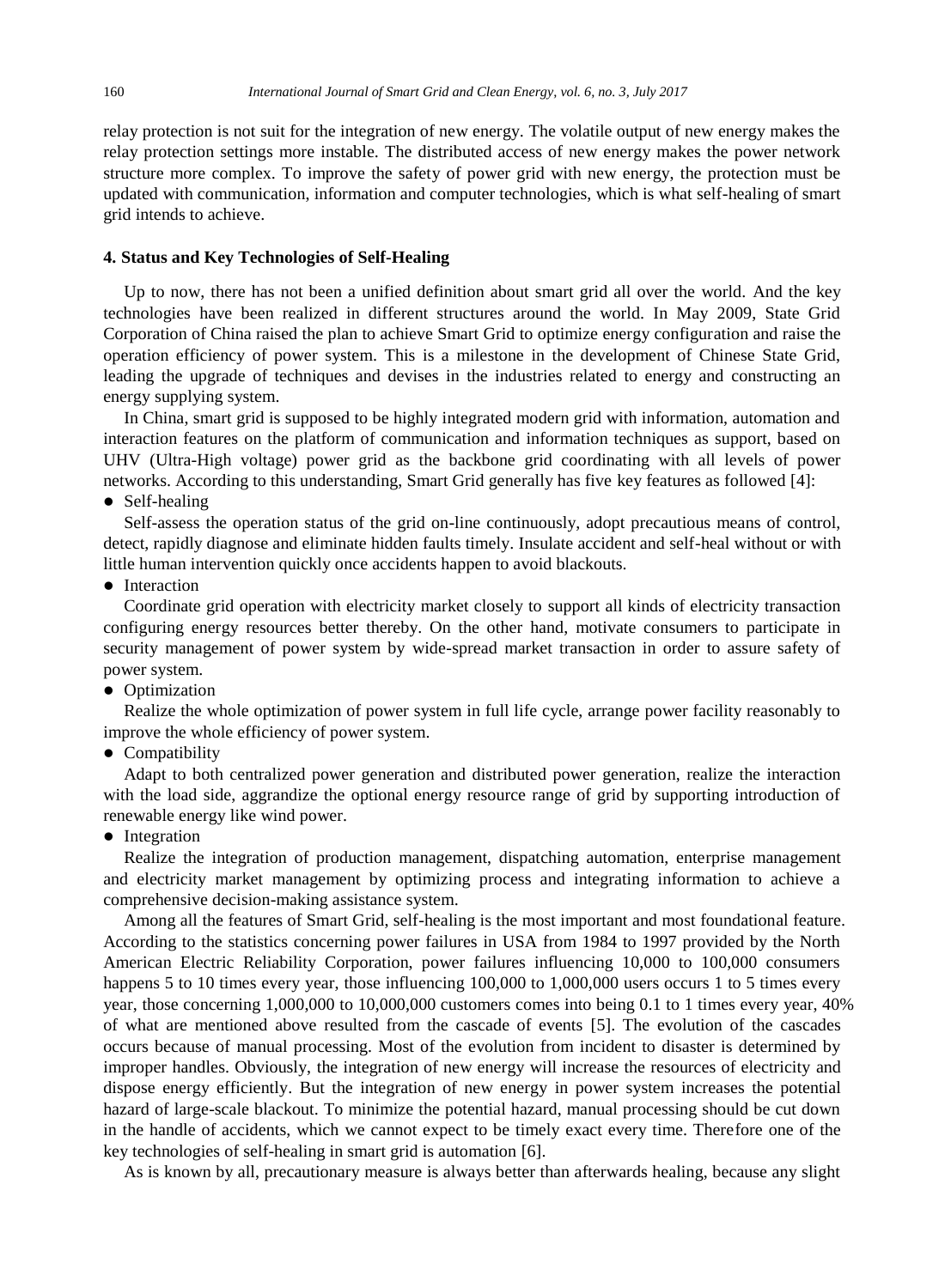accident in power system can lead to certain loss of individuals and organizations. In addition to the traditional static security analysis including transitional stability, voltage stability and frequency stability, the imminent task of energy networks is to enable precautious control software to track the running state of power networks regularly. Thus before failure occurs, the security strategy such as network reconstruction, safety threshold value self-adjustment and stability remedy scheme can be executed once vulnerable section is discovered. The WAMS (Wide Area Measurement System) derived from telemetry of power angle draws a lot of attention in this area. WAMS on the basis of PMU (Phasor Measurement Unit) can not only estimate the system state rapidly and precisely making it possible to monitoring voltage instability and low-frequency oscillation, to ascertain dynamic stability transmission power limits, but also cooperate with stability control terminal device to constitute fast protection system of wide-area stability control. Therefore the key technologies of self-healing in smart grid contain real-time-monitoring and self-adjustment.



Fig. 5. Self-healing structure of smart grid in China.

In China, the self-healing of smart grid is realized by smart dispatching and smart distribution as shown in Fig. 5. Smart dispatching [7] contains smart mainstation, smart substation and smart plant. Smart distribution contains feeder automation and smart home [8]. Smart mainstation contains AVC (Automatic Voltage Control) and AGC (Automatic Generation Control) and other advanced functions [9]. There are lots of functions in other sectors which will not be illustrated in detail.

In America and Europe, the security of power networks transforming from only hardware-oriented to natural and social factors involved, demanding the utilization of intelligent solutions of knowledge engineering techniques such as multi-agent. The SPID (strategic power infrastructure defense system) invented by USA is a pioneer in this area, adopting AO (agent-oriented) technique which is an advanced software engineering technique after PO (process-oriented) and OO(object-oriented)[10]. It has a threelevel-structure of multi-agent, the lowest of which is reaction level including generation and protection, the midst is cooperation level including event filtering, model updating, accident insulation, frequency stabilization and order interpretation, the highest is cognition level including event anticipation, vulnerability assessment, hidden fault monitoring, network reconstruction, recovery, programming and communication. As shown in Fig. 6, SPID achieved self-healing through event reaction, network reconstruction and self-adaptive load-off [11]. To conclude, precautious protection of power networks attaches great significance to self-healing in the Smart Grid.

The conception of self-healing in America and Europe was explicitly proposed in GICUR (government-industry cosponsorship of university research) coming into practice in SPID mentioned above. The self-healing strategy in SPID was adopted and developed in following research of self-healing in Smart Grid. And in the project of IECSA [12] (integrated energy and communication architecture) and afterwards IntelliGrid architecture, smart grid was further developed profoundly in aspects of both function and architecture. During these projects, experts of power system function have proposed the functions of current and future power grid, divided into 7 areas such as market, electricity transmission, power distribution, high-voltage generation, DER (distributed energy resource), user service and IT service, listing more than 400 application functions.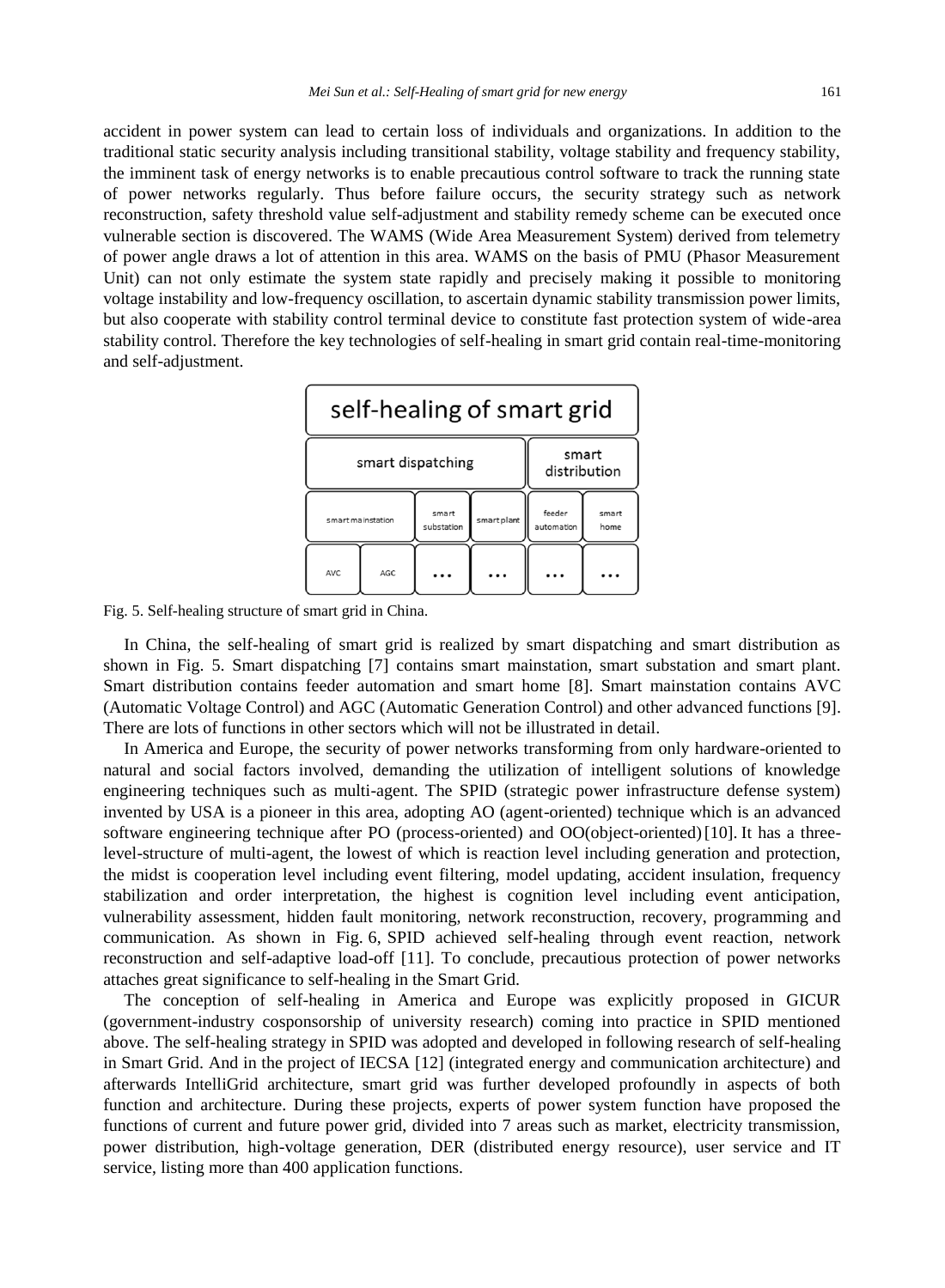

Fig. 6. SPID self-healing process.

The demands of information technique for these functions are proposed in the same time such as the configuration of router and the management of data. According to these demands, experts in power system architecture study the architecture of Smart Grid to include the newest standards and the best methods in practice, in order to instruct the construction of future power grid basic facilities and avoid the adoption of private systems and non-standard protocols. Among those functions, the current goal of selfhealing function is real-time self-assessment of power grid, proper reaction to all possible types of accidents, prohibition of blackouts and fast recovery from urgent states to normal state. And the methods to realize self-healing can be summarized into three parts such as fast simulation decision, coordination/self-adaptive control and DER, among which fast simulation decision and coordination/selfadaptive control is key and basic techniques.

There are two directions in the research of fast simulation decision, the analysis and computation combining static models and dynamic properties and the real-time direct reckoning based on signal analysis, both of which put forward new demands for signal measurement precision, data transportation speed and computation methods. The RtPM (Real-time Performance Management) of OSIsoft achieved a big progress in this area, which can make prediction based on analysis of and simulation of series of events. The disturbance of power system contains a lot of information. Through the FFT (Fast Fourier Transformation) or wavelet transformation, we can attain data on both frequency domain and time domain during any period and predict the trends of power grid.



Fig. 7. Three-level-structure of multi-agent in SPID.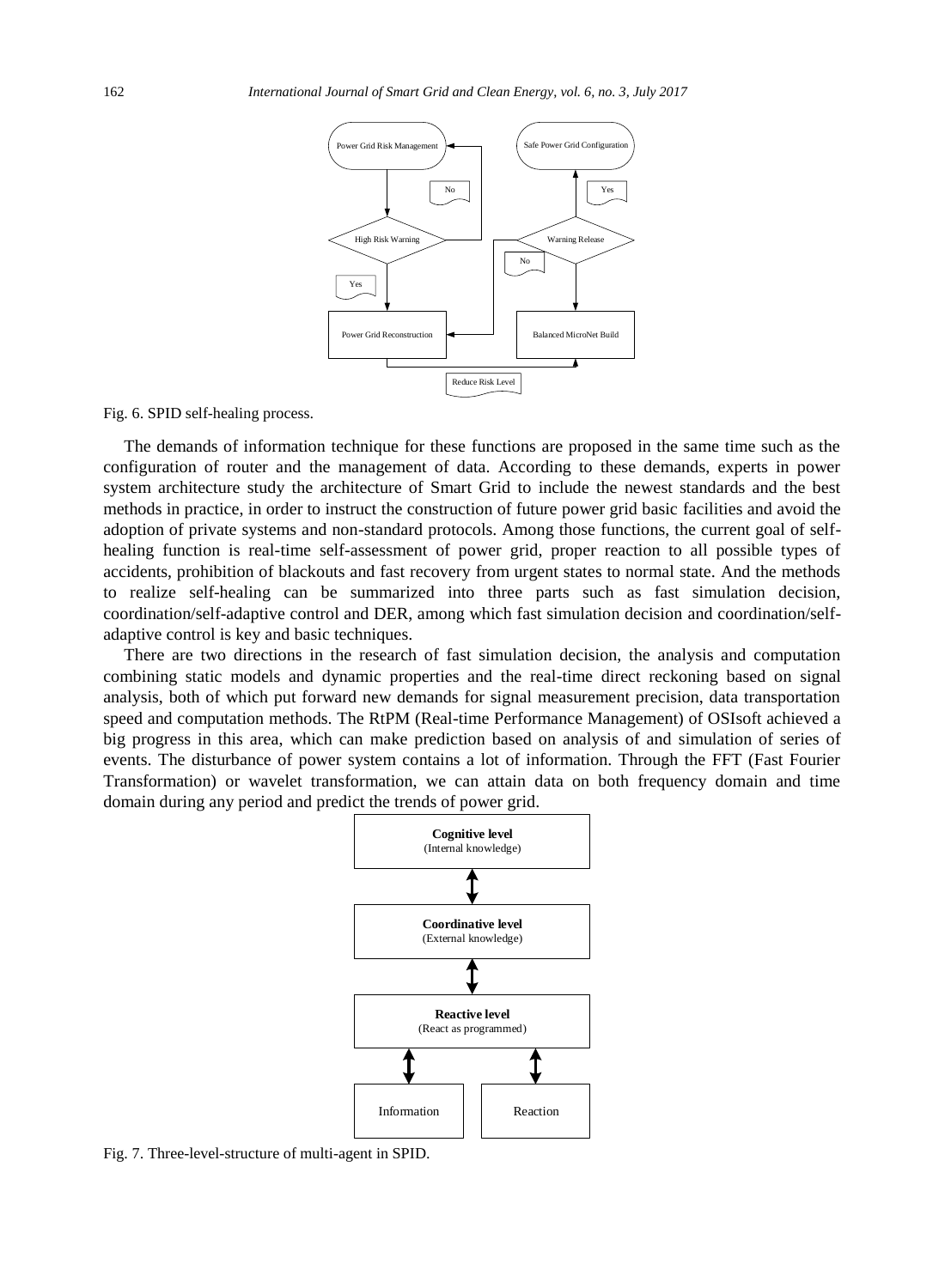In the area of coordination/self-adaptive area, the agent-oriented three-level-structure of multi-agent adopted by SPID is a great innovation to realize the self-adaptive adjustment of threshold values and the distributed intelligent control of micro net including generation after disconnection. As shown in Fig.7, the agent-oriented three-level-structure containing reaction, coordination and cognition is a widespread hybrid agent combining reactive agent and cognitive agent [13]. The strategy of multi-agent can also be applied to the coordination among EMSs, DMSs and substation automation system in China [14].

Though in different countries, the emphasis and structure of self-healing have their own characteristics, the functions and targets of self-healing are the same. The final aim of self-healing is to control and protect the power gird automatically regardless of grid structure, energy resources and running status. Its realization all needs computing methods, communication, information and hardware updating.

#### **5. Conclusion and Prospect**

Recently, new energy has developed profoundly and will still develop rapidly. Though new energy has the advantage of less pollution and large reservation, it also has the disadvantages of low energy density, wide distribution intermittent supply and high cost. The first three disadvantages makes the integration of new energy into power grid bring in lots of safety problems which cannot be solved by current control and protection system. The self-healing of smart grid gives a solution to these problems, which will update the control and protection system of power grid. In China, self-healing focuses on automation, real-time-monitoring and self-adjustment. And in America and Europe, self-healing emphasize on fast simulation decision, coordination/self-adaptive control. The future development of self-healing technologies will depend on advanced control, big data and artificial intelligence.

With the development of new energy and self-healing, the modern power grid, smart grid can be updated to energy internet. In energy internet, billions pf people can produce green energy in their homes, offices and factories. And they can share their green energy on the energy internet. The energy internet is sharing economy in energy and power area. Sharing economy is the newest development conception in the world.

## **Acknowledgement**

This work was supported by the Fundamental Research Funds of Sichuan University for the Central Universities (Skyb201305), (skzx2015-sb19), (skzx2015-gb46) and the funds for Academic and technical leaders of Sichuan province (2016-183-9).

## **References**

- [1] *International Energy Outlook 2016*, U.S. Energy Information Administration, Washington, USA, 2016.
- [2] Renewables 2016 Global Status Report, REN21 Community, Paris, France, 2016.
- [3] Renewables 2016 Global Status Report Key Findings, REN21 Community, Paris, France, 2016.
- [4] Luo C, Hua F, Shen H. Research and implementation of intelligent power system fault isolation strategies. *Microcomputer Information*, 2011; 27(4):177-179.
- [5] Massoud A. Toward self-healing energy infrastructure systems. *IEEE Computer Applications in Power*, 2001; 14(1):20-28.
- [6] Li D. Analysis and prospect of the self-healing function of the smart grid. *Hubei Electric Power*, 2010; 34(z1):12-1411.
- [7] Du G, Wang Z. Design and research on power network dispatching integration of smart grid. *Power System Protection and Control*, 2010; 38(15):127-131.
- [8] Al-Ali AR, El-Hag AH, Dhaouadi R, Zainaldain A. Smart home gateway for smart grid. In: *Proc. International Conference on Innovations in Information Technology*, United Arab Emirates, 2011.
- [9] Guo Q, Sun H, Zhang B, *et al*. Research and development of AVC system for power networks of Jiangsu Province. *Automation of Electric Power Systems*, 2004; 28(22):83-87.
- [10] Liu CC. Strategic power infrastructure defense. *IEEE Power Engineering Society General Meeting*, 2004.
- [11] Wang M. Self-Healing grid and distributed energy resource. *Power System Technology*, 2007; 31(6):1-7.
- [12] Liu M, He G, Shen C, *et al*. Brief introduction to the IECSA project. *Automation of Electric Power Systems*, 2006; 30(13):99- 104.